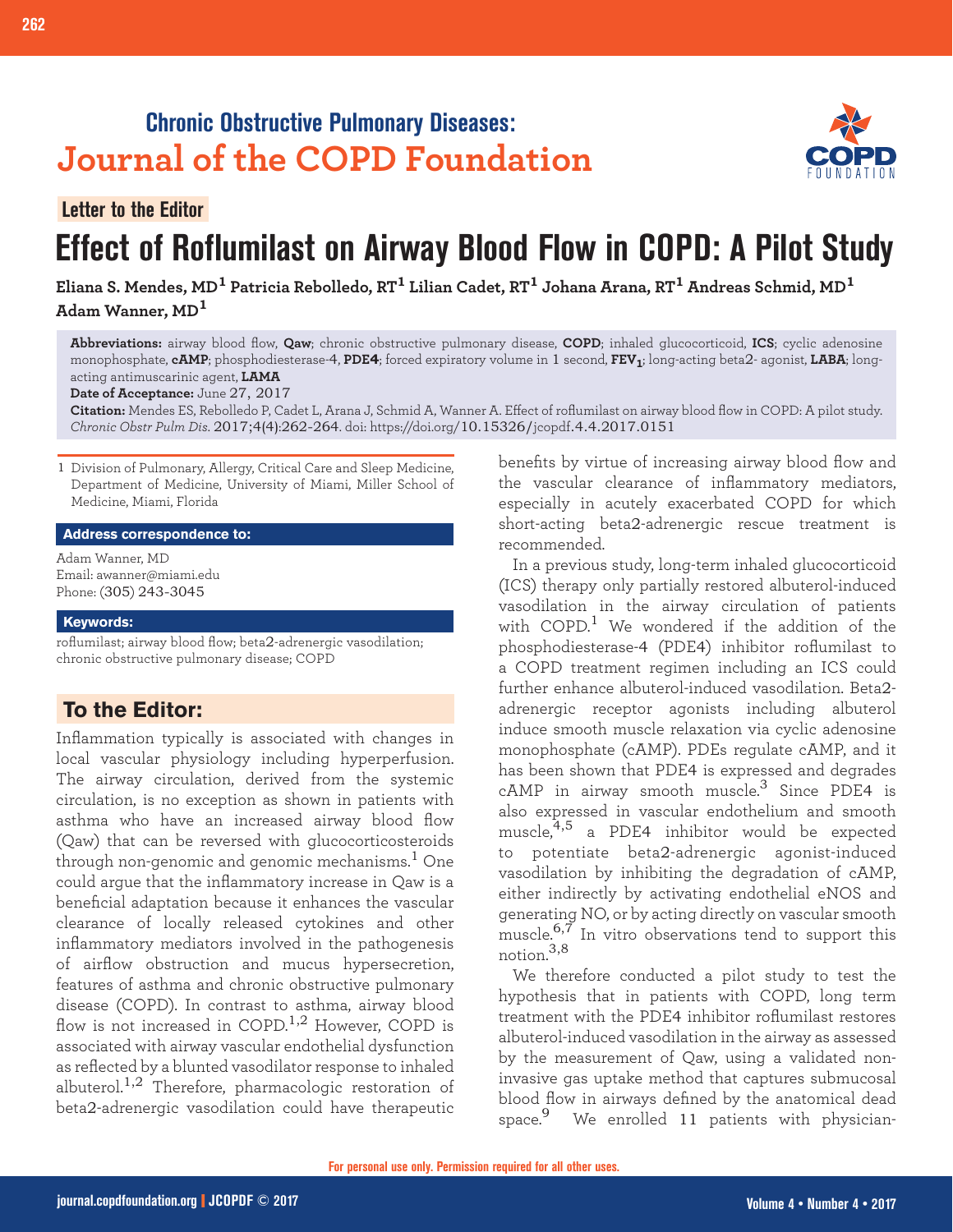diagnosed COPD (Global initiative for chronic Obstructive Lung Disease stage  $\geq 2)^{10}$  (Table 1). All were former smokers with a greater than 10 pack year smoking history and their screening day forced expiratory volume in 1 second  $(FEV_1)$  ranged between 38% and 65% of predicted with a <12% response to 180µg albuterol by inhalation. Their regular therapy consisted of an ICS, long-acting beta2- agonist (LABA) and long-acting antimuscarinic agent (LAMA), all of which were withheld on the experiment days. The vasodilator response to inhaled albuterol (180μg) was assessed by determining the change in Qaw as measured 15 min after drug inhalation (ΔQaw). This was done before and after a 4-week treatment with roflumilast (500μg daily) or placebo as an add-on to regular therapy, using a double-blind cross-over design with an interceding 4-week washout period (4 experiment days). Multi-factorial analysis of variance was used to determine overall differences among treatments followed by a paired t-test to identify specific pair differences. Significance was accepted at *p*<0.05.

On the 4 experiment days, mean (± SE) baseline Qaw values ranged between  $45.9 \pm 3.9$  and  $51.8 \pm 3.4$ μL.  $min^{-1}.mL^{-1}$ , where mL reflects the anatomic dead space (*p*=NS). While roflumilast treatment per se did not change Qaw significantly compared to placebo (56.3 ± 3.9 versus 60.7 ± 3.7μL.min-1.mL-1; *p*=NS), it partially restored ΔQaw (29.1 ± 6.8 versus 8.9 ± 4.6%; *p*<0.05). (Figure 1). In comparison, mean  $\Delta$ Qaw was  $50.1 \pm 8.3\%$ in age-matched healthy never smokers in a previous study.2 The roflumilast effect was no longer seen after the washout period.

Mean ( $\pm$  SE) FEV<sub>1</sub> was 1.78  $\pm$  0.17L after placebo and  $1.90 \pm 0.17$  L after roflumilast ( $p$ =NS). The subsequent responses to albuterol were 7.32  $\pm$  2.81% and 5.81  $\pm$ 2.82%, respectively (*p*=NS). This indicates that in this small group of patients on regular inhaler therapy, roflumilast by itself failed to increase  $FEV<sub>1</sub>$  significantly or to potentiate albuterol-induced bronchodilation. It appears that at least in COPD, the interaction between the PDE4 inhibitor roflumilast and the beta2-adrenergic agonist albuterol is stronger in airway vascular smooth muscle or endothelium than in airway smooth muscle. The observation is in keeping with in vitro studies showing a greater action of PDE4 inhibitors on beta2 adrenergic vascular smooth muscle relaxation than airway smooth muscle relaxation.<sup>11,12</sup>

We conclude that a 4-week treatment with roflumilast partially restores albuterol-induced vasodilation in

## **Table 1. Patient Characteristics**

| N                                   | 11                 |  |
|-------------------------------------|--------------------|--|
| Age (range), yr                     | $61 \pm 4$ (53-74) |  |
| Sex (M/F)                           | 9/2                |  |
| Heart rate (bpm)                    | $73 \pm 12$        |  |
| Systolic BP (mmHg)                  | $120 \pm 13$       |  |
| Diastolic BP (mmHg)                 | $74 \pm 8$         |  |
| $SaO2$ (mmHg)                       | $9.5 \pm 1$        |  |
| $FEV1$ (% predicted)                | $54\pm 2$          |  |
| CO diffusing capacity (% predicted) | $62 \pm 5$         |  |
| Qaw $(\mu L.min^{-1}.mL^{-1})$      | $45.9 \pm 2.9$     |  |

SaO<sub>2</sub>=arterial blood oxygenation; Qaw=airway blood flow  $Mean \pm SE$ 

## **Figure 1. Acute Effect of Inhaled Albuterol on Airway Blood Flow**



Acute effect of inhaled albuterol (180µg) on airway blood flow (Qaw) after adding placebo or roflumilast (400 µg daily) for 4 weeks to regular COPD treatment. Qaw was measured before and  $15$ min after albuterol administration. Mean  $\pm$  SE.

the airway of patients with stable COPD who have a blunted albuterol responsiveness despite the long-term combined use of an ICS, LABA and LAMA. By inference, this could be considered an anti-inflammatory effect of roflumilast by promoting albuterol-induced vascular clearance of inflammatory mediators from the airway, especially in acutely exacerbated COPD where albuterol is used as a rescue medication.